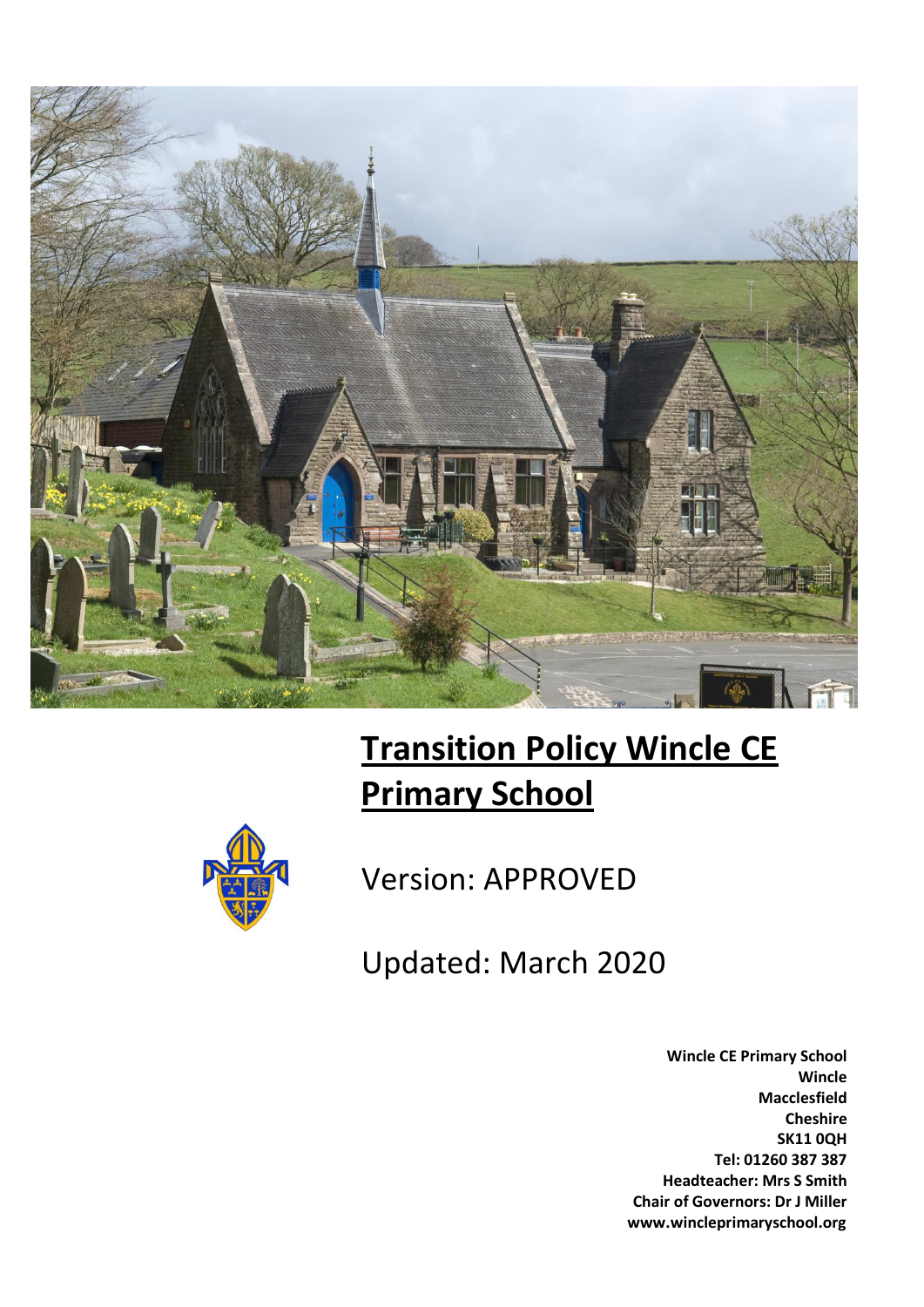#### Our school's vision:

Wincle School creates an enriching and outstanding rural education, nurturing the whole individual: body, mind and soul, inspiring rounded, happy, courageous children who exhibit a passion for learning, a confident faith, a loving concern for community and an inclusive respect for all.

**Wincle School is part of a community and each member of that community is highly valued. To ensure pupils are confident during transition phases, we work with other settings to ensure the relevant information is passed on which ensures transition is a happy and calm time.**

We encourage our pupils to 'Shine like Stars' (Philippians 2:15) and to do this run with the following acronym:

|  |                 | No act of kindness, no matter how small, is ever wasted." Aesop                                                                       |
|--|-----------------|---------------------------------------------------------------------------------------------------------------------------------------|
|  |                 | We would like our pupils to have the confidence to know that they can make a difference: have hope for the                            |
|  | Service         | future.                                                                                                                               |
|  |                 | $\frac{1}{22}$ We encourage our pupils to challenge injustice and inequality                                                          |
|  |                 |                                                                                                                                       |
|  |                 | Tour principles are founded on the truth that we are loved by the Father, Saved by the Son and Sanctified by                          |
|  |                 | the Holy Spirit.                                                                                                                      |
|  | Theology        | $\triangleright$ We want to ignite passion and curiosity for learning, providing an exciting curriculum to inspire all learners to be |
|  |                 | the best they can be.                                                                                                                 |
|  |                 | We encourage our pupils to show integrity                                                                                             |
|  |                 | We would like our pupils to have the courage to fight for what is important                                                           |
|  | <b>Attitude</b> | When things are challenging, we would like our pupils to display perseverance and not give up.<br>ਕੋ                                  |
|  |                 | Learn from yesterday, live for today, hope for tomorrow" Albert Einstein                                                              |
|  |                 | We nurture the whole individual: body, mind and soul                                                                                  |
|  |                 | We encourage the pupils to respect every living creature and show compassion.                                                         |
|  | Relationships   | we would like our children to treat other people as they would like to be treated following Jesus' example.                           |
|  |                 | We are all unique                                                                                                                     |
|  |                 | We help all bildren build trusting relationships                                                                                      |
|  |                 | Clothe yourselves with compassion, kindness, humility, gentleness and patience.' (Colossians 3:12)                                    |
|  | Shine like      | m the Light of the world; he who follows Me will not walk in the darkness, but will have the Light of life."                          |
|  | stars           | (John 8:12)                                                                                                                           |
|  |                 |                                                                                                                                       |
|  |                 | We would like our pupils to shine in their behaviour, attitudes, relationships and learning.                                          |

### **INTRODUCTION**

In this policy, 'transition' describes the movement that takes place from one familiar setting (including the home) to another. Care and attention is given to each stage for an individual, groups or cohorts of children to, through and beyond Wincle CE Primary School.

#### **AIMS**

We want our children to experience a smooth educational and emotional transition throughout their learning to ensure that all children continue to make the very best progress.

### **EQUAL OPPORTUNITIES AND INCLUSION**

Staff, children, parents, governors and other agencies are actively involved in the process and their perceptions about transition are explored and valued. Measures are taken to ensure all children are given the opportunity to experience a similar ease of transition.

#### **PRINCIPLES**

- \* Approaches to teaching and learning are harmonised at the point of transition.
- \* Planning is based upon assessment information from the previous class / setting.
- \* Styles of teaching and learning meet the needs of the children and not pre-conceived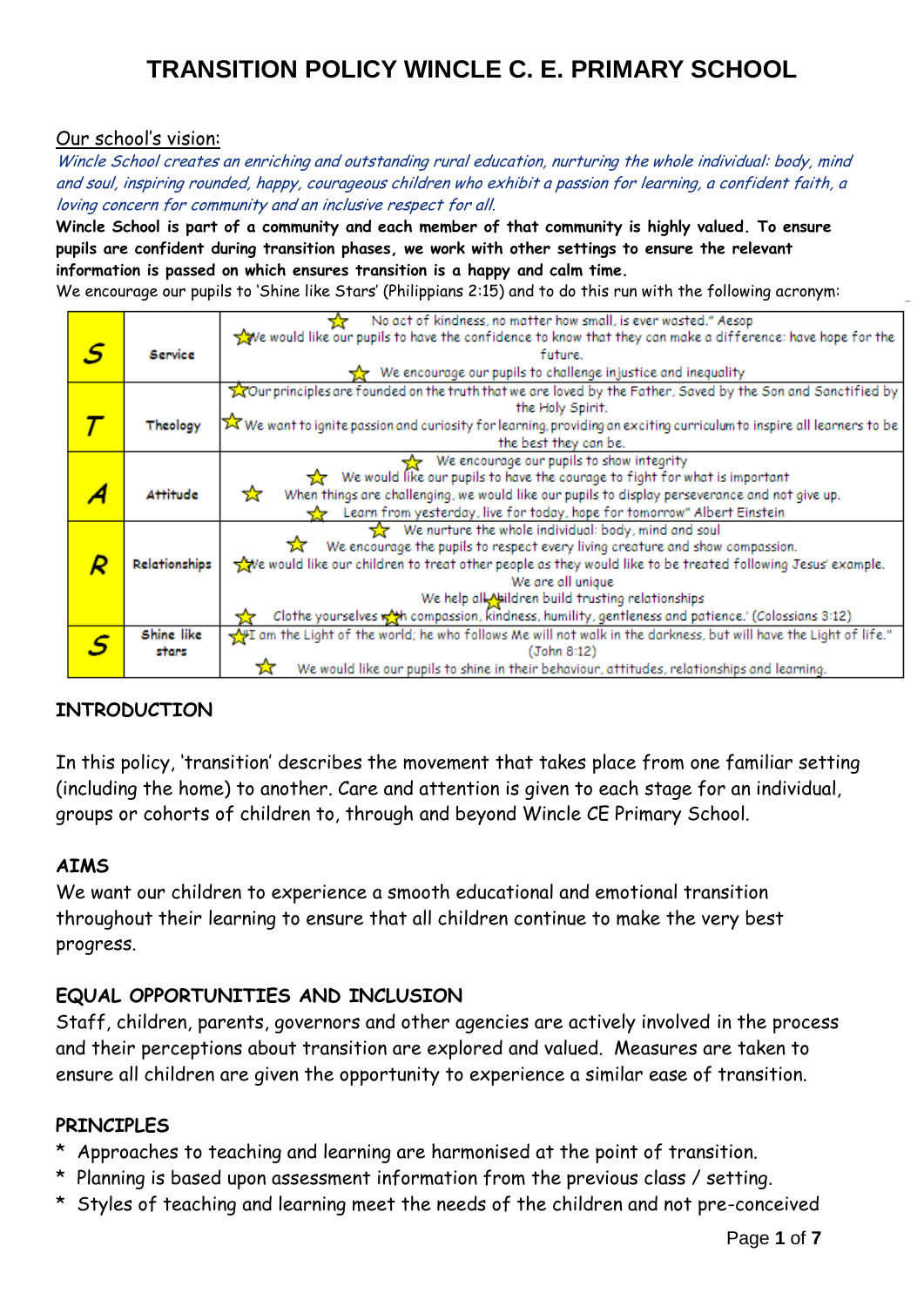notions of what is appropriate for the next phase / key stage.

- \* There is a professional regard for the information from the previous setting / class.
- \* Children are able to enjoy new approaches at transition.
- \* Transition motivates and challenges children.
- \* Staff allocation gives particular attention to the particular needs of the children.
- \* Effective transition takes time, and is a process rather than an event.
- \* Transitions are not overlooked or left to chance, but thought about and planned in advance.
- \* Feedback from children and parents is encouraged and valued.

### **Context**

This policy is designed to provide a carefully planned and thought through transition practice for all transitions from the PVI (Private, Voluntary and Independent) sector into maintained provision, from EYFS into Key Stage 1, from Year group to Year group, Key Stage 1 into Key Stage 2 and finally Key Stage 2 into Key Stage 3. When the term pre-school is used, it is the definition for any setting or childminder that is providing care and education for a child in the term before the start the first year in school.

"For many children the change of setting and sense of moving on acts as a stimulus for development but if they find this change too abrupt there is a risk that the child will regress" (Bennett, J 2007).

To ensure that children feel secure, confident and in a position to tackle new challenges ahead it is key that we support the child and family settle into their new environment. The transition process needs to be considered as just that, a process , not a one off event. Therefore it will be given the time and importance it deserves.

## "The effectiveness and quality of programmes depends largely on communication and collaboration between all people involved in the process" (Margetts, K 2004)

Parents play a key role in supporting their child to feel comfortable with the transition process. It is important that children and parents are given opportunities to familiarise themselves with the school environment so they can start building relationships with the key members of staff. Parents and carers need to have clear information about what will be happening and what their role will be in the process.

### **Transition from Pre-school and transition from PVI Sector into EYFS**

Twincle Pre-School is located on the same site as Wincle CE Primary School to which most children make their next transition. Although the Pre-School is independent from the school, it does foster close ties and the Pre -School Supervisor has positive relationships with the teaching staff. Positive relationships are formed between the pre-school and the EYFS/ Key Stage Lead making visits to the Pre-School sessions so she is a familiar face to the children when they visit the school. However we do take children from a range of different providers.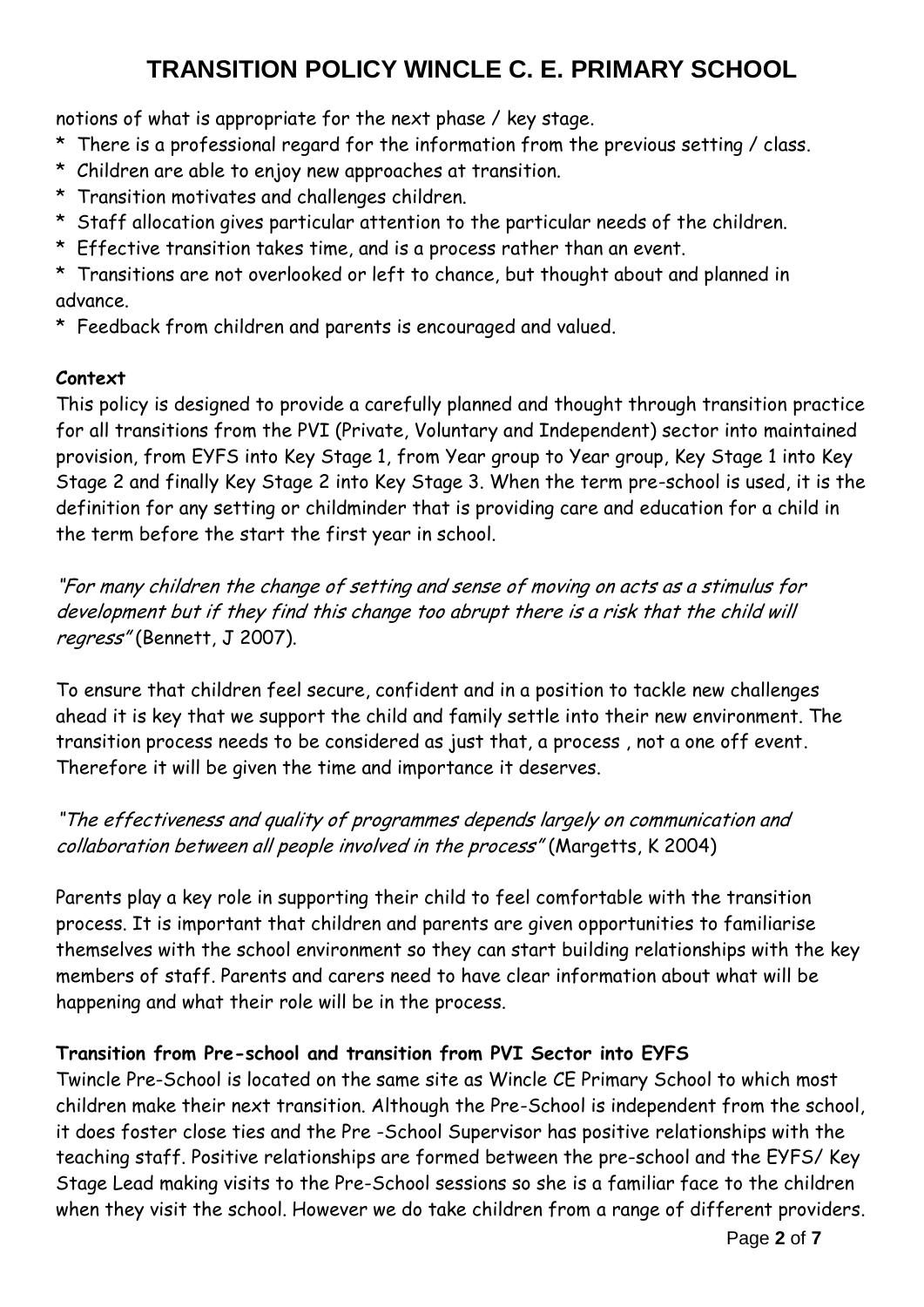Below is a list of a variety of elements that build up to be the Transition Process:

- Preschool children are invited to watch productions etc. throughout the year and join in Celebration Worship each Friday.
- Once school places have been confirmed, parents will be notified of an Open Evening, which is an opportunity to have a look around the classroom and outdoor area, meet the EYFS staff, and be informed about the curriculum as well as information about school procedures. Parents will receive an information pack with paperwork to be completed and returned before the end of the summer term.
- A variety of stay and play, story time and lunchtime transition activities will be arranged and shared with parents.
- The EYFS teachers will make contact with all preschool providers with children moving to the setting to arrange time to meet the children in their setting and arrange settling in sessions (in groups if possible).
- The EYFS teachers to provide clear transition information to all preschool providers so that they are aware of what happens at the beginning of the new term and then they can provide extra support for the children and families.

 $\bullet$ 

### **Information sharing**

A key element of effective practice is to make visits to the pre-school settings to meet the children, and discuss formative evidence and children's progress with their key person. This provides an on entry assessment picture to enable continuity of learning to be planned for. At Wincle we will also do the following:

- The EYFS teacher will visit preschools to visit the children in their setting.
- Meetings will be arranged with Preschool Staff, the school SENCO, EYFS Staff and the parents of children with Additional Needs. Any children who have been identified as having additional needs will require a more rigorously planned transition and possibly an Action For Inclusion Plan.
- The Preschool lead will arrange a meeting with the school's designated Safe Guarding Lead to discuss any concerns or issues which can then be disclosed to the EYFS teacher.

### **Transition from EYFS into Key Stage 1**

The EYFS guidance states that children are entitled to a curriculum that is relevant, one that builds on their interests and what they already know, understand and can do. A child's learning journey as they move into Key Stage 1 needs to be continuous and flexibly tailored to their individual needs.

At Wincle CE Primary School, our reception pupils are in a class with year 1 pupils. The transition between the EYFS and Year 1 is therefore seamless and Year 1 builds on the successful principles and approach encapsulated in the EYFS.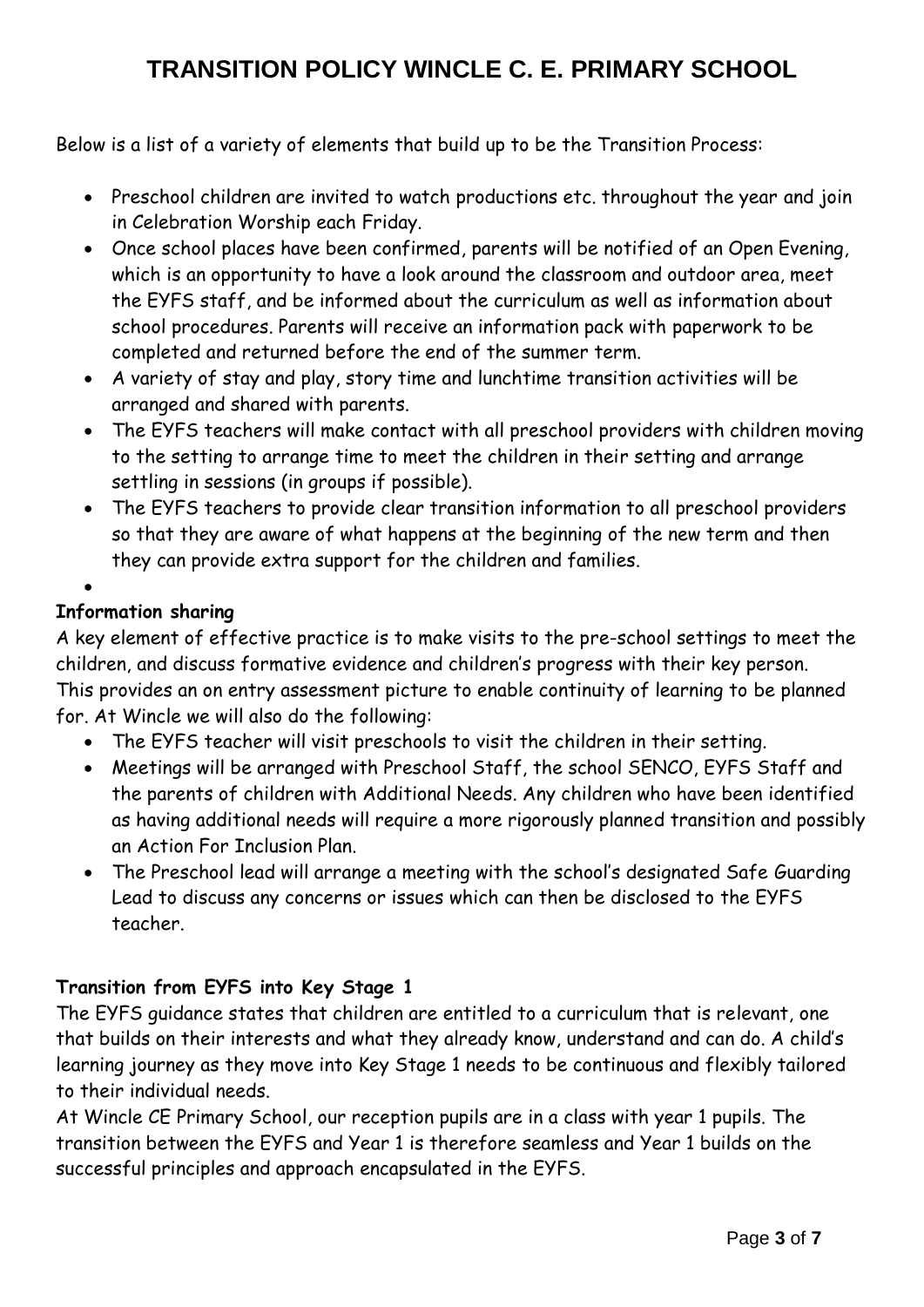#### **Whole school transition Day**

Children will have an opportunity to spend a lesson with their new teacher towards the end of the summer term in order that they familiarise themselves with their new classroom, routines and teacher. All classes move on the same day.

Those children who are in pre-school on the transition morning, will visit the EYFS class. In the summer term, a transition newsletter is sent out to the parents of children in Year 2 who will be entering Year 3 in the autumn term outlining the changes in the school day for Key Stage 2 children and any other relevant information.

At the beginning of the autumn term, class teachers send out a information letter and homework letter to all children in their class. They also hold 'Meet the Teacher' workshops providing a face-to-face opportunity for the parents to ask questions. The autumn term Parents Evening has a pastoral focus and can be seen as an extension of the transition process.

Towards the end of the summer term, staff meeting time will be made available in order for staff from both key stages to meet and pass on and receive relevant information about their new class. Progress meetings will also be held for staff to meet with the SENCO to discuss children on School Focus Plans and Educational Health Care Plans.

### **Key Stage 2 to Key Stage 3 (Year 6-Year 7)**

All Macclesfield Secondary School have good links with Wincle CE Primary School. Information about Open Evenings is distributed and the opportunity given to visit the Secondary School during the school day permitted from the summer term in Year Five. Throughout their time at Wincle, pupils have opportunities to visit the local Secondary schools to take part in Workshops, Drama activities and Sporting Events.

As Wincle is part of The Macclesfield Academy Learning Community, then links are stronger than with the other schools; however no child is discriminated due to their choice of transition to Secondary School.

Data (attendance, predicted results, special needs, medical needs, more able, other information) about the pupils will be compiled and send to the relevant secondary schools when places have been confirmed.

The following events take place in order to ensure a smooth transition from Year 6 to Year 7 at The Macclesfield Academy:

\*Regular activities throughout the school are held at The Macclesfield Academy and run by Macclesfield Academy staff or held at Wincle and run by Macclesfield Academy staff, e.g. Public Speaking, maths workshops, sports activities, drama, music etc.

\*Wincle pupils are invited to participate in evening activities from Year 5 onwards e.g. Harry Potter Evening, visit to Underwater Street in Liverpool.

\*A member of the The Macclesfield Academy staff together with a number of ex-Wincle pupils from The Macclesfield Academy students visit the Year 6 class in June for a talk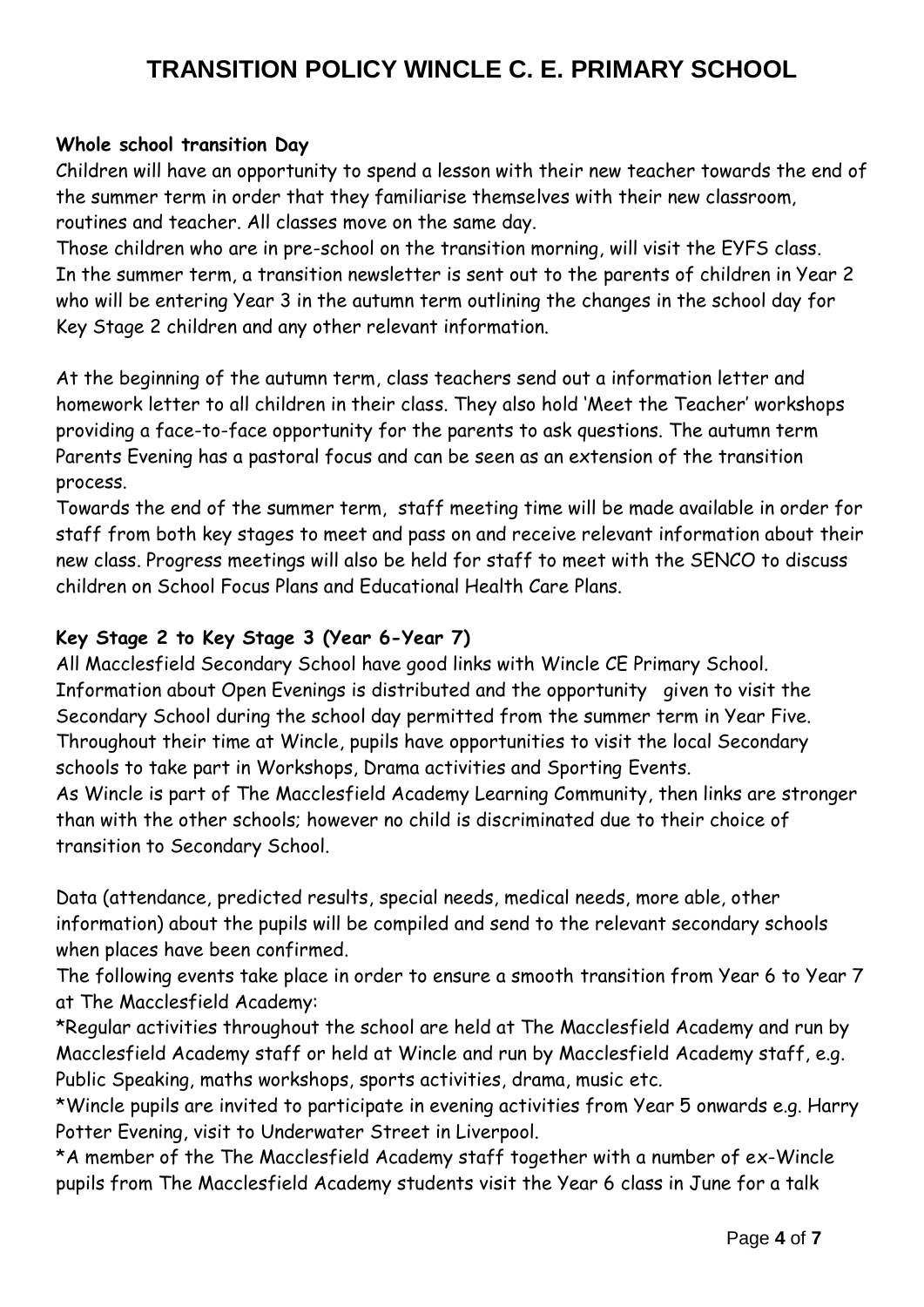about the transition and this is an opportunity for any issues and concerns the Year 6 children may have to be discussed.

\*The Macclesfield Academy run a Parents Evening where parents can talk about the Academy and its transition procedures.

\*Children spend a week in July at The Macclesfield Academy, unaccompanied by Wincle staff.

\*Year 6 teachers will meet with staff from The Macclesfield Academy to discuss data, educational and medical needs, friendship groups and other relevant information.

\*The SENCOs from both schools together with the Year Six teacher will meet to discuss children with Special Educational Needs. Extra transition support will be provided for those pupils who need it.

\*For pupils who are going to attend the Year 7 Transition Group, additional visits to The Academy will be organised, alongside a meeting between the Year 7 Transition Teacher and the Wincle Year Six Teacher and the Wincle SENCO. Parents are encouraged to visit the Transition Group during the school day with their child and meet both the SENCO & Transition Teacher.

\*Transition Clubs/Summer schools run by The Macclesfield Academy staff are sometimes available.

\*All End of Key Stage results are shared with The Macclesfield Academy, including Pupil Reports.

\*A Common Transfer Form is sent electronically to The Macclesfield Academy on the last day of the Summer Term.

\*All documentation is delivered to Macclesfield Academy after the last day of Summer term and before the start of Autumn Term.

\*Staff at Wincle are available to offer advice and additional information to The Macclesfield Academy following transition if needed.

The following events take place in order to ensure a smooth transition from Year 6 to Year 7 at other Secondary Schools (including those in the Private Sector):

\*Year 6 teacher will have contact with staff to discuss data, educational and medical needs, friendship groups and other relevant information.

\*If appropriate, the SENCO's from both schools will discuss children with Special Educational Needs.

\*Secondary School staff meet with the children at Wincle to discuss any issues or worries they have.

\*Children spend transition days at their chosen Secondary School when places have been confirmed, unaccompanied by Wincle Staff.

\*Children may take part in transition residentials.

\*All End of Key Stage results are shared with the designated Secondary School, including Pupil Reports.

\*A Common Transfer Form is sent electronically to the designated Secondary School on the last day of the Summer Term.